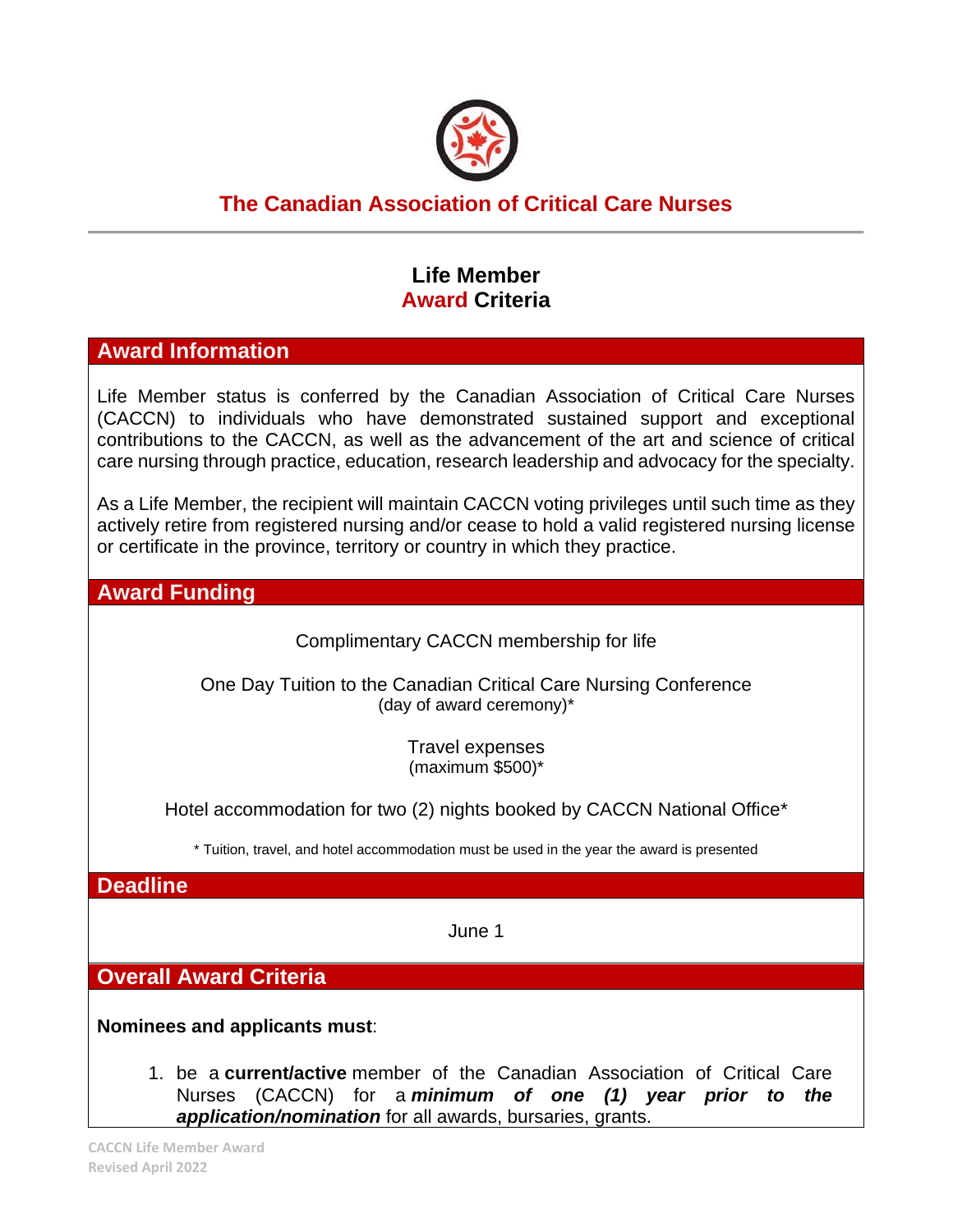- 2. Exceptions to the membership criteria are:
	- a. Brenda Morgan Leadership Excellence Award member, for a **minimum of five** (5) consecutive years and.
	- b. Life Member Award member, for a **minimum of ten** (10) consecutive years.
- 3. be licensed to practice nursing in Canada.
- 4. complete the application/nomination via the online award, bursary, and grant submission system.
- 5. provide signed applications and/or nomination letters (physical or electronic signatures accepted), where required.
- 6. provide contact information for applicants, nominees and those providing character references, chapter and/or national involvement, to verify authenticity, where required.

## **Award Specific Criteria**

Applicants considered for the Life Member Award must meet the following criteria:

- 1. Member of CACCN for a minimum of ten (10) consecutive years
- 2. Retired members may be considered if they have met the minimum membership term.

## **Award Specific Criteria (cont.)**

- 3. Must currently be or must have contributed to the CACCN and critical care nursing in a **minimum of four or more** of the following ways:
	- a) Practices/practiced to the CACCN Standards of Critical Care Nursing Practice.
	- b) holds/held a leadership role with the Association, through the National Board of Directors, Chapter executive, National Committees, and/or project work.
	- c) provides/provided leadership in direct patient care practice, education, research, and advocacy with a focus on critical care.
	- d) advocates/advocated for the practice of critical care nursing at the regional, provincial, or national level.
	- e) contributes/contribured to the advancement of the science of critical care nursing via evidence generation, education, or quality assurance activities on behalf of the Association at the local, regional, and national levels.
	- f) acts/acted as a resource and/or expert in a domain of critical care nursing (practice, education, research, and leadership).